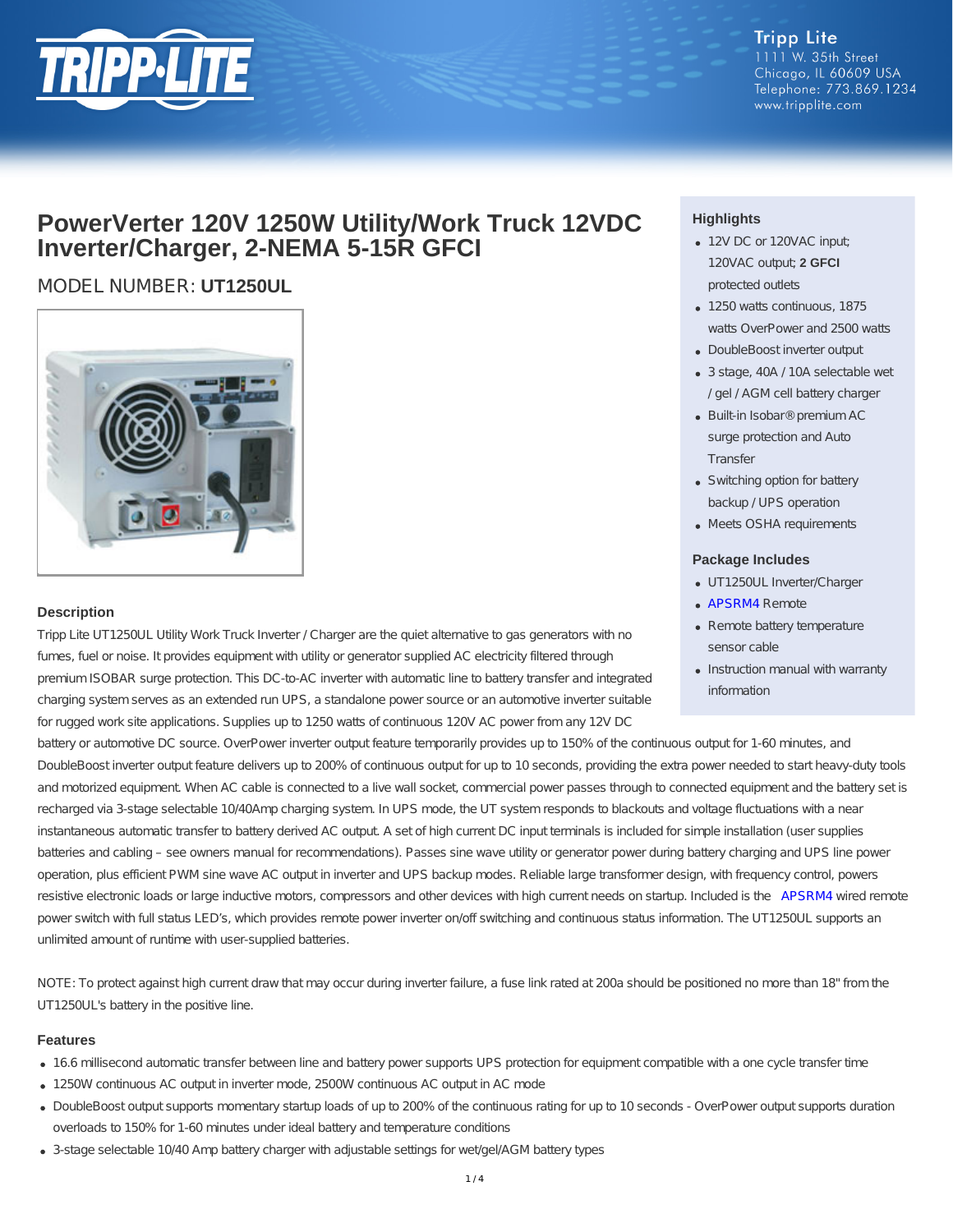

- 2 NEMA 5-15R GFCI protected outlets pass 120V line power or inverter output through to connected equipment
- 3 position operating mode switch supports "AUTO" mode to enable automatic transfer between DC and AC modes, CHARGE ONLY to maintain a full battery charge when AC is present without auto transfer and SYSTEM OFF settings
- Set of 6 front panel LED's display continuous status
- Set of 4 dip switches support wet/gel/AGM battery charging profiles, adjustable 135/145V high voltages and selectable 75/85/95/105V AC low voltage auto transfer during brownouts
- Set of 4 additional dip switches support 4 levels of charger limiting relative to output load size, a battery equalization program and battery charger low/high settings
- Resettable 10A charger AC input breaker and settable 12A AC output breaker and automatic 2-speed cooling fan
- Automatic overload and thermal (overheating) shutoff
- Front panel remote control connector enables remote off/on switching with included [APSRM4](http://www.tripplite.com/Remote-Control-Module-Tripp-Lite-PowerVerter-Inverters-Inverter-Chargers~APSRM4) remote
- Load sensing control dial enables adjustable load threshold required to automatically turn the inverter on and off in DC mode as load conditions change
- Includes a battery temperature sensor with 20 foot cable to prolong battery life by adjusting the charge level based on battery temperature

# **Specifications**

| <b>OUTPUT</b>                          |                                                                                                                                                                                                                                                   |  |
|----------------------------------------|---------------------------------------------------------------------------------------------------------------------------------------------------------------------------------------------------------------------------------------------------|--|
| Nominal Output Voltage(s)<br>Supported | 120V                                                                                                                                                                                                                                              |  |
| <b>Frequency Compatibility</b>         | 60 Hz                                                                                                                                                                                                                                             |  |
| <b>Output Receptacles</b>              | $(2)$ 5-15R                                                                                                                                                                                                                                       |  |
| Output (Watts)                         | 1250                                                                                                                                                                                                                                              |  |
| Continuous Output Capacity (Watts)     | 1250                                                                                                                                                                                                                                              |  |
| Peak Output Capacity (Watts)           | 2500                                                                                                                                                                                                                                              |  |
| <b>Output Voltage Regulation</b>       | LINE POWER (AC): Maintains 120V nominal sine wave output from line Source. Inverter Power (AC) Maintains<br>PWM sine wave output voltage of 120 VAC (+/- 5%)                                                                                      |  |
| <b>Output Frequency Regulation</b>     | 60 Hz (+/- 0.3Hz)                                                                                                                                                                                                                                 |  |
| <b>Overload Protection</b>             | Includes 10A input breaker dedicated to the charging system and 12A output breaker for AC output loads.                                                                                                                                           |  |
| <b>Outlet Details</b>                  | 2 NEMA 5-15R GFCI protected outlets                                                                                                                                                                                                               |  |
| <b>INPUT</b>                           |                                                                                                                                                                                                                                                   |  |
| Nominal Input Voltage(s) Supported     | <b>120V AC</b>                                                                                                                                                                                                                                    |  |
| Recommended Electrical Service         | DC INPUT: Requires 12VDC input source capable of delivering 127A for the required Duration (when used at full<br>continuous capacity- DC requirements increase during Over-Power and Double-Boost operation). AC INPUT: 15A<br>120VAC recommended |  |
| Maximum Input Amps / Watts             | DC INPUT: Full continuous load 127A at 12 VDC. AC INPUT 20 amps at 120 VAC with full inverter and charger load<br>12A max charge only)                                                                                                            |  |
| <b>Input Connection Type</b>           | DC INPUT: set of two (2) DC bolt-down terminals. AC INPUT: NEMA 5-15R GFCI input plug                                                                                                                                                             |  |
| Input Cord Length Details              | DC INPUT: User supplies cabling. 6 gauge or larger (see manual) AC INPUT: attached 6ft. AC line cord with plug.                                                                                                                                   |  |
| Voltage Compatibility (VAC)            | 120                                                                                                                                                                                                                                               |  |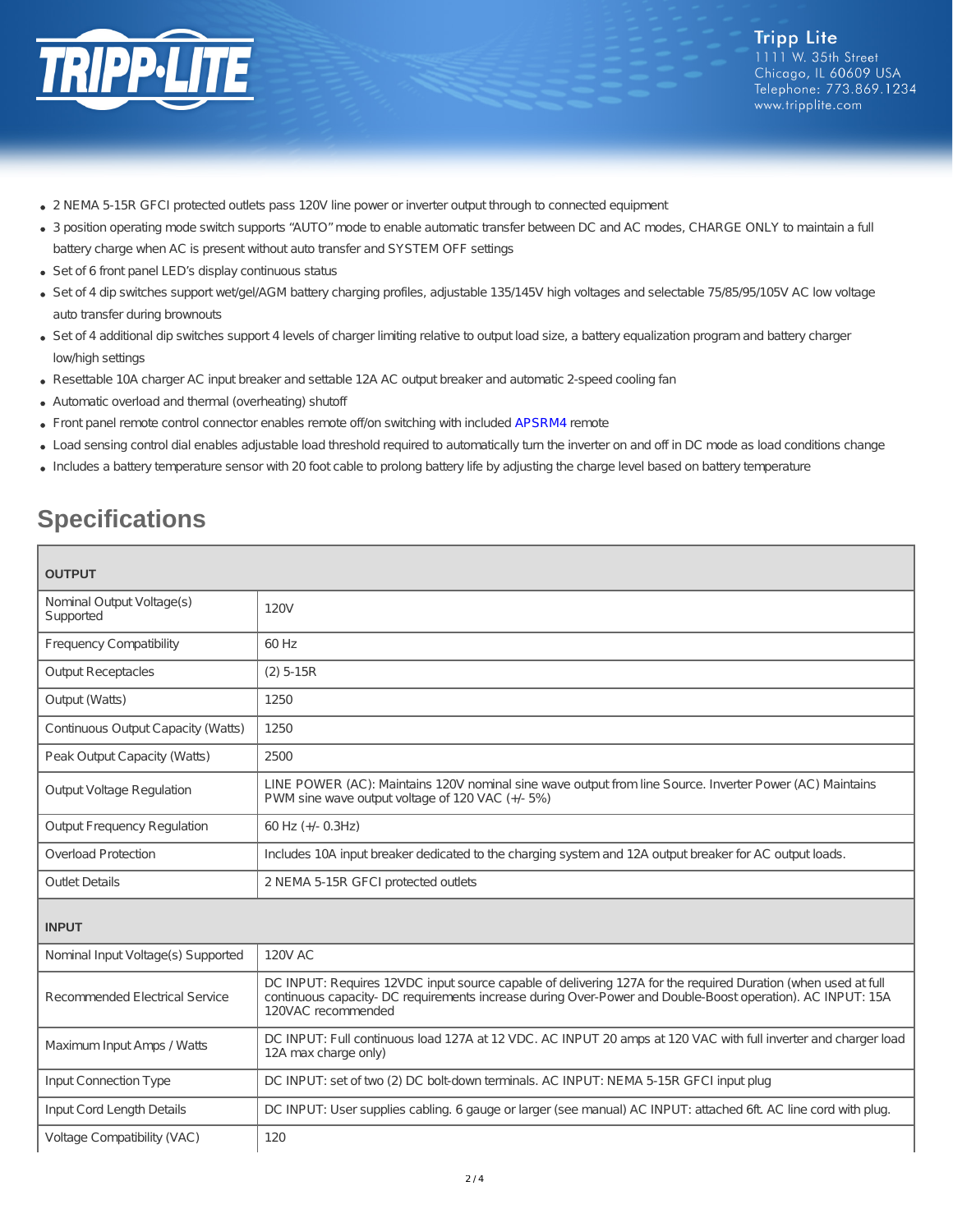

| Voltage Compatibility (VDC)                          | 12                                                                                                                                                                  |  |
|------------------------------------------------------|---------------------------------------------------------------------------------------------------------------------------------------------------------------------|--|
| <b>BATTERY</b>                                       |                                                                                                                                                                     |  |
| Expandable Battery Runtime                           | Runtime is expandable with any number of user supplied wet or gel or AGM type batteries                                                                             |  |
| DC System Voltage (VDC)                              | 12                                                                                                                                                                  |  |
| Battery Pack Accessory (Optional)                    | 98-121 sealed lead acid battery(optional)                                                                                                                           |  |
| <b>Battery Charge</b>                                | 10A / 40A (selectable)                                                                                                                                              |  |
| Expandable Runtime                                   | Yes                                                                                                                                                                 |  |
| <b>USER INTERFACE, ALERTS &amp; CONTROLS</b>         |                                                                                                                                                                     |  |
| <b>Front Panel LEDs</b>                              | Set of (6) LEDs offer continuous status information on load percentage (6 levels reported) and battery charge level<br>(7 levels reported) See manual for sequences |  |
| Switches                                             | 3 position on / off remote switch enables simple on / off power control plus "auto/ remote"                                                                         |  |
| <b>SURGE / NOISE SUPPRESSION</b>                     |                                                                                                                                                                     |  |
| <b>AC Suppression Joule Rating</b>                   | 600                                                                                                                                                                 |  |
| <b>PHYSICAL</b>                                      |                                                                                                                                                                     |  |
| Shipping Dimensions (hwd / in.)                      | 12.5 x 11 x 10.75                                                                                                                                                   |  |
| Shipping Dimensions (hwd / cm)                       | 31.75 x 27.94 x 27.31                                                                                                                                               |  |
| Shipping Weight (lbs.)                               | 24.8                                                                                                                                                                |  |
| Shipping Weight (kg)                                 | 11.249                                                                                                                                                              |  |
| Unit Dimensions (hwd / in.)                          | 7 x 8.75 x 9                                                                                                                                                        |  |
| Unit Dimensions (hwd / cm)                           | 17.78 x 22.23 x 22.86                                                                                                                                               |  |
| Unit Weight (lbs.)                                   | 23.2                                                                                                                                                                |  |
| Unit Weight (kg)                                     | 10.5                                                                                                                                                                |  |
| <b>Cooling Method</b>                                | Multi-speed fan                                                                                                                                                     |  |
| Material of Construction                             | Polycarbonate                                                                                                                                                       |  |
| Receptacle Color                                     | White                                                                                                                                                               |  |
| Form Factors Supported                               | Mounting slots enable permanent placement of inverter on any horizontal surface.(see manual for additional<br>mounting information)                                 |  |
| <b>ENVIRONMENTAL</b>                                 |                                                                                                                                                                     |  |
| <b>Relative Humidity</b>                             | 0-95% non-condensing                                                                                                                                                |  |
| <b>LINE / BATTERY TRANSFER</b>                       |                                                                                                                                                                     |  |
| Transfer Time (Line Power to<br><b>Battery Mode)</b> | 16.6 milliseconds (typical -compatible with many computers, servers and networking equipment -verify transfer time<br>compatibility loads for UPS applications)     |  |